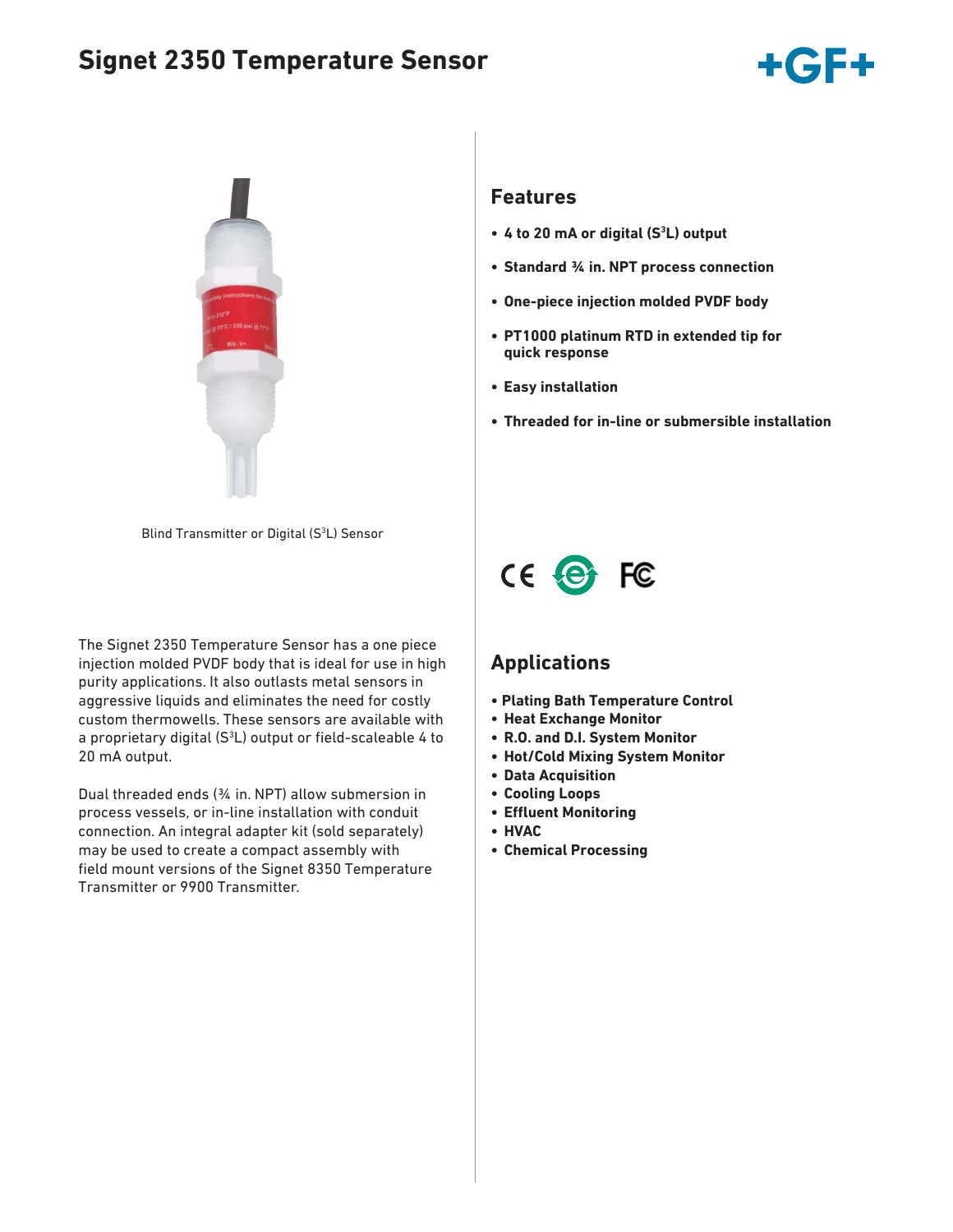# **Specifications**

| <b>General</b>                          |                                |                                                                                    |                   |                                     |  |  |
|-----------------------------------------|--------------------------------|------------------------------------------------------------------------------------|-------------------|-------------------------------------|--|--|
| Output                                  |                                | Digital (S <sup>3</sup> L) output or 4 to 20 mA                                    |                   |                                     |  |  |
| Accuracy                                |                                | $\pm 0.5$ °C ( $\pm 0.9$ °F)                                                       |                   |                                     |  |  |
| Response Time, τ                        |                                | 10 secs.                                                                           |                   |                                     |  |  |
| Repeatability                           |                                | ±0.1 °C (±0.2 °F)                                                                  |                   |                                     |  |  |
| Resolution                              |                                | 0.01 °C (0.02 °F)                                                                  |                   |                                     |  |  |
| Sensing-End Connection                  |                                | 34 in. NPT male thread                                                             |                   |                                     |  |  |
| <b>Cable-End Connection</b>             |                                | 34 in. NPT male thread                                                             |                   |                                     |  |  |
| <b>Wetted Materials</b>                 |                                |                                                                                    |                   |                                     |  |  |
| Sensor Housing                          |                                | <b>PVDF</b>                                                                        |                   |                                     |  |  |
| <b>Electrical</b>                       |                                |                                                                                    |                   |                                     |  |  |
| <b>Power Requirements</b>               |                                |                                                                                    |                   |                                     |  |  |
|                                         | Digital (S <sup>3</sup> L)     | 5 to 6.5 VDC ±10%, < 1.5 mA                                                        |                   |                                     |  |  |
|                                         | 4 to 20 mA                     | 12 to 24 VDC ±10%, regulated                                                       |                   |                                     |  |  |
| Cable Length                            |                                | 4.6 m (15 ft) cable length can also be extended up to 121 m (400 ft)               |                   |                                     |  |  |
| Cable Type                              |                                | PVC jacketed, 3-conductor with shield 22 AWG, Blk/Red/White/Shld                   |                   |                                     |  |  |
| Digital (S <sup>3</sup> L) Output       |                                | Serial ASCII, TTL Level 9600 bps.                                                  |                   |                                     |  |  |
|                                         |                                | Reverse polarity and short circuit protected.                                      |                   |                                     |  |  |
| 4 to 20 mA Output                       |                                |                                                                                    |                   |                                     |  |  |
| Accuracy                                |                                | ±32 μA                                                                             |                   |                                     |  |  |
| Resolution                              |                                | $< 5 \mu A$                                                                        |                   |                                     |  |  |
| Span                                    |                                | 4 to 20 mA factory calibrated 0 °C to 100 °C (32 °F to 212 °F)                     |                   |                                     |  |  |
| Max. Loop Impedance                     |                                | 50 Ω @ 12 V                                                                        |                   |                                     |  |  |
|                                         |                                | 325 Ω @ 18 V                                                                       |                   |                                     |  |  |
|                                         |                                | 600 Ω @ 24 V                                                                       |                   |                                     |  |  |
| <b>Update Rate</b>                      |                                | $< 100$ ms                                                                         |                   |                                     |  |  |
| <b>Max. Temperature/Pressure Rating</b> |                                |                                                                                    |                   |                                     |  |  |
| <b>Operating Temperature</b>            |                                |                                                                                    |                   |                                     |  |  |
| In-line Mounting                        |                                | -10 °C @ 16 bar to 100 °C @ 7.5 bar                                                |                   | 14 °F @ 232 psi to 212 °F @ 108 psi |  |  |
| <b>Submersible Mounting</b>             |                                | -10 °C @ 16 bar to 85 °C @ 7.5 bar                                                 |                   | 14 °F @ 232 psi to 185 °F @ 108 psi |  |  |
| <b>Storage Temperature</b>              |                                | -55 °C to 100 °C                                                                   |                   | -67 °F to 212 °F                    |  |  |
| <b>Relative Humidity</b>                |                                | 0 to 95% non-condensing                                                            |                   |                                     |  |  |
| <b>Shipping Weight</b>                  |                                |                                                                                    |                   |                                     |  |  |
|                                         |                                | $0.22$ kg                                                                          | 0.5 <sub>th</sub> |                                     |  |  |
|                                         | <b>Standards and Approvals</b> |                                                                                    |                   |                                     |  |  |
|                                         |                                | CE, FCC                                                                            |                   |                                     |  |  |
|                                         |                                | RoHS compliant, China RoHS                                                         |                   |                                     |  |  |
|                                         |                                | Manufactured under ISO 9001 for Quality and ISO 14001 for Environmental Management |                   |                                     |  |  |

Manufactured under ISO 9001 for Quality and ISO 14001 for Environmental Management and OHSAS 18001 for Occupational Health and Safety

See Temperature and Pressure graphs for more information.

## **Dimensions**



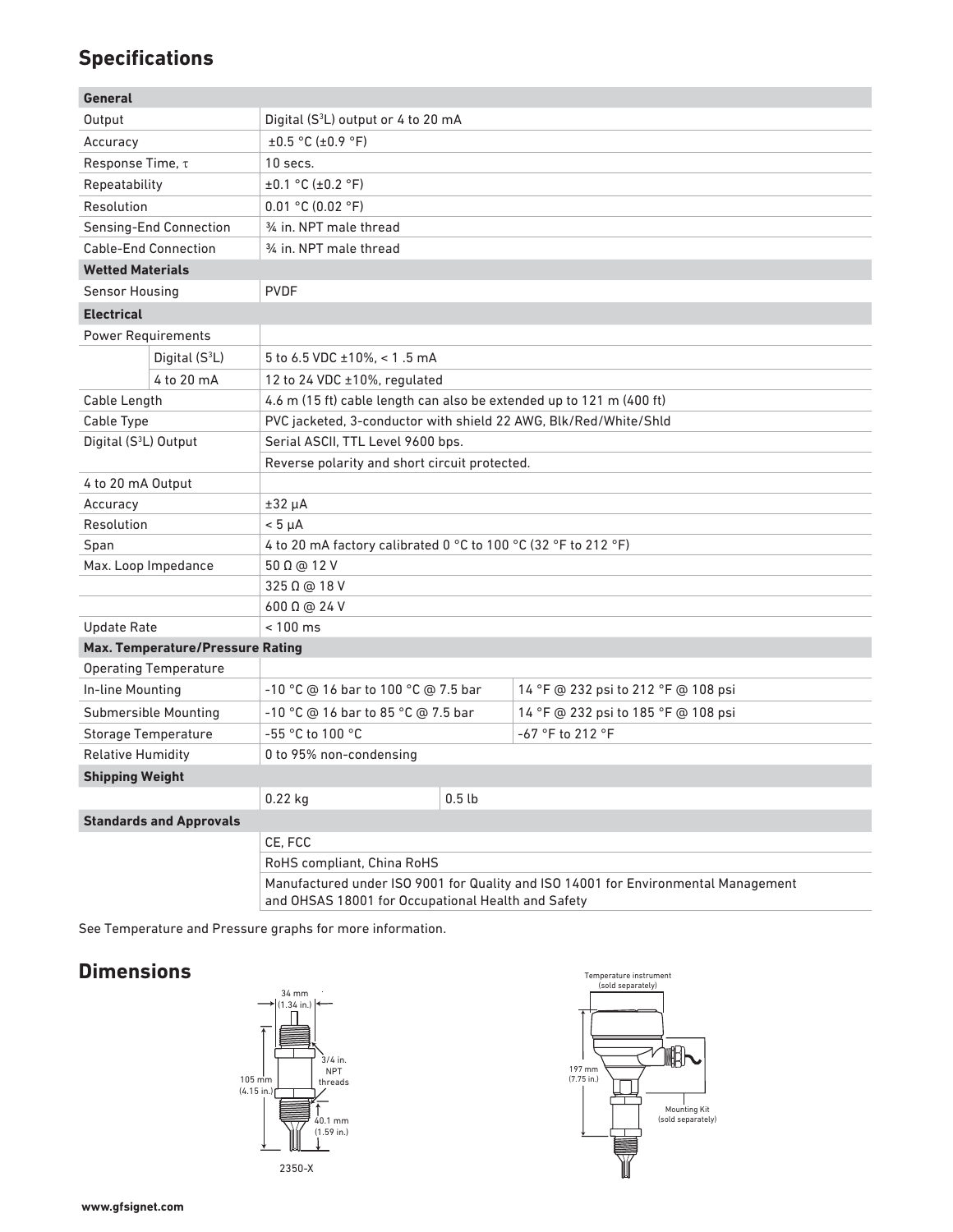

\*\*Refer to the Signet Submersion Kit brochure (3-0000.707) located on our website for installation suggestions and options.

#### **Ordering Notes**

3-2350-X sensor can be mounted with an instrument in an integral configuration by doing the following:

- 1) Order Integral adapter kit 3-8052 (sold separately) to connect the instrument (sold separately) directly onto the sensor.
- 2) Order an instrument (sold separately). The following instrument part number is compatible with the 2350 for integral mounting: 3-9900-1.
- 3) Refer to the Signet Submersion Kit brochure (3-0000.707) located on our website for installation suggestions and options.

#### **Application Tips**

- For submersible sensor mounting, always use a water tight conduit and a cable gland to prevent moisture intrusion.
- To extend the cable, use a 3-conductor shielded cable and junction box.
- Sensors with extended cables available, contact Special Order products.

## **Temperature/Pressure Graphs**

#### **Note:**

The pressure/temperature graphs are specifically for the Signet sensor. During system design the specifications of all components must be considered. In the case of a metal piping system, a plastic sensor will reduce the system specification. When using a PVDF sensor in a PVC piping system, the fitting will reduce the system specification.